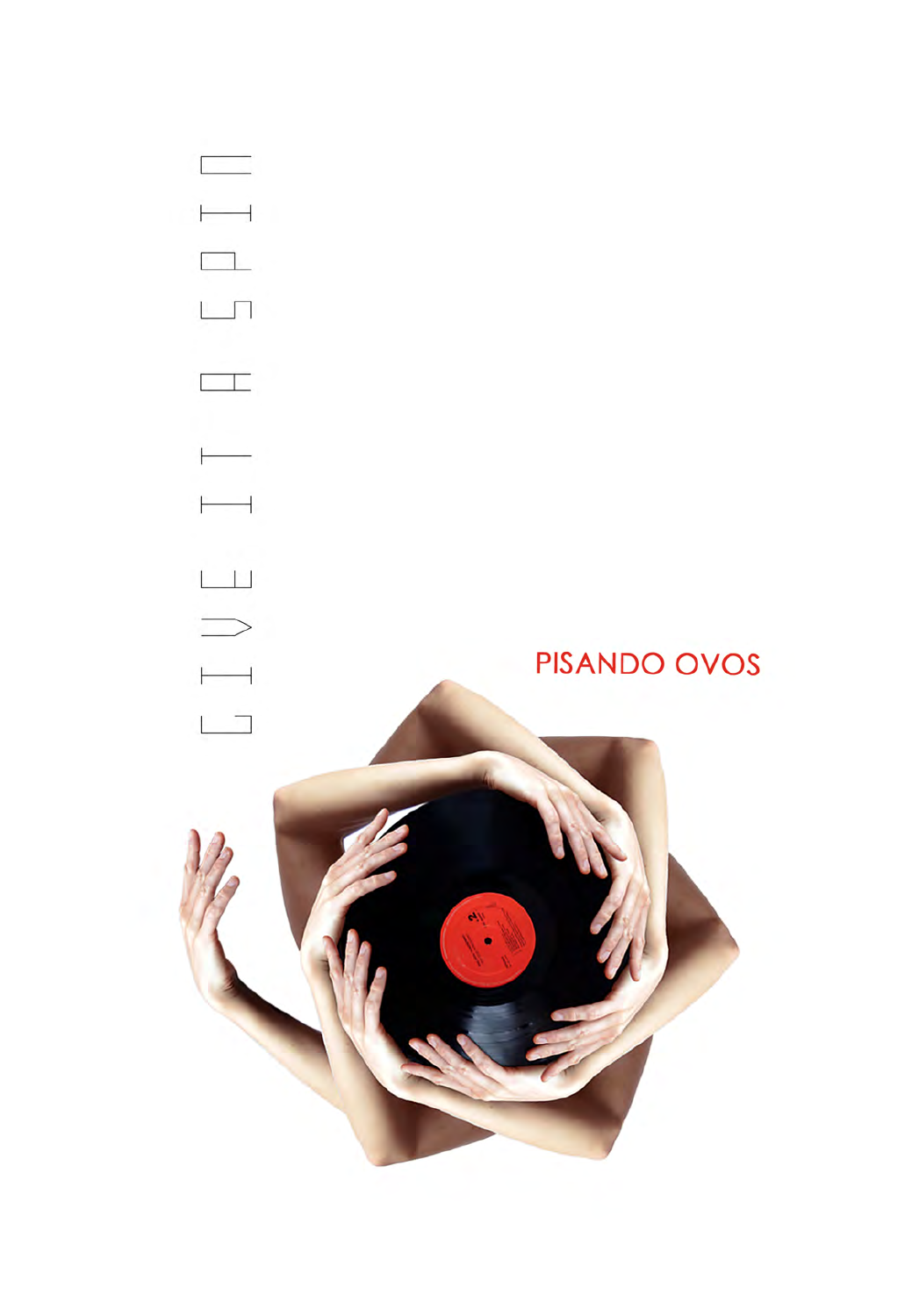



GIVE IT A SPIN is a new proposal by Pisando Ovos for non-convetional spaces where music and movement, in their pure states, meet through the dialogue between a dancer and a DJ.

A conversation based on giving a spin, on the continuous rotation, on the repetition and the transformation of movement and sound. A meeting where their bodies stand and resist under the shape of a continuous hug. We count on the special cooperation of DJ Jas Processor.

> **CREATION** Rut Balbís

**GRAPHIC DESIGNER** Jas Processor

**PERFORMERS** Jas Processor and Rut Balbís **PRODUCTION COLLABORATOR** NORMAL

**MUSIC** Jas Processor

**PRODUCTION AND MANAGEMENT** Manu Lago **TOURING PARTNER** INAEM – Ministerio de Educación, Cultura y Deporte -Gobierno de España y AGADIC -Xunta de Galicia.





GIVE IT A SPIN PISANDO OVOS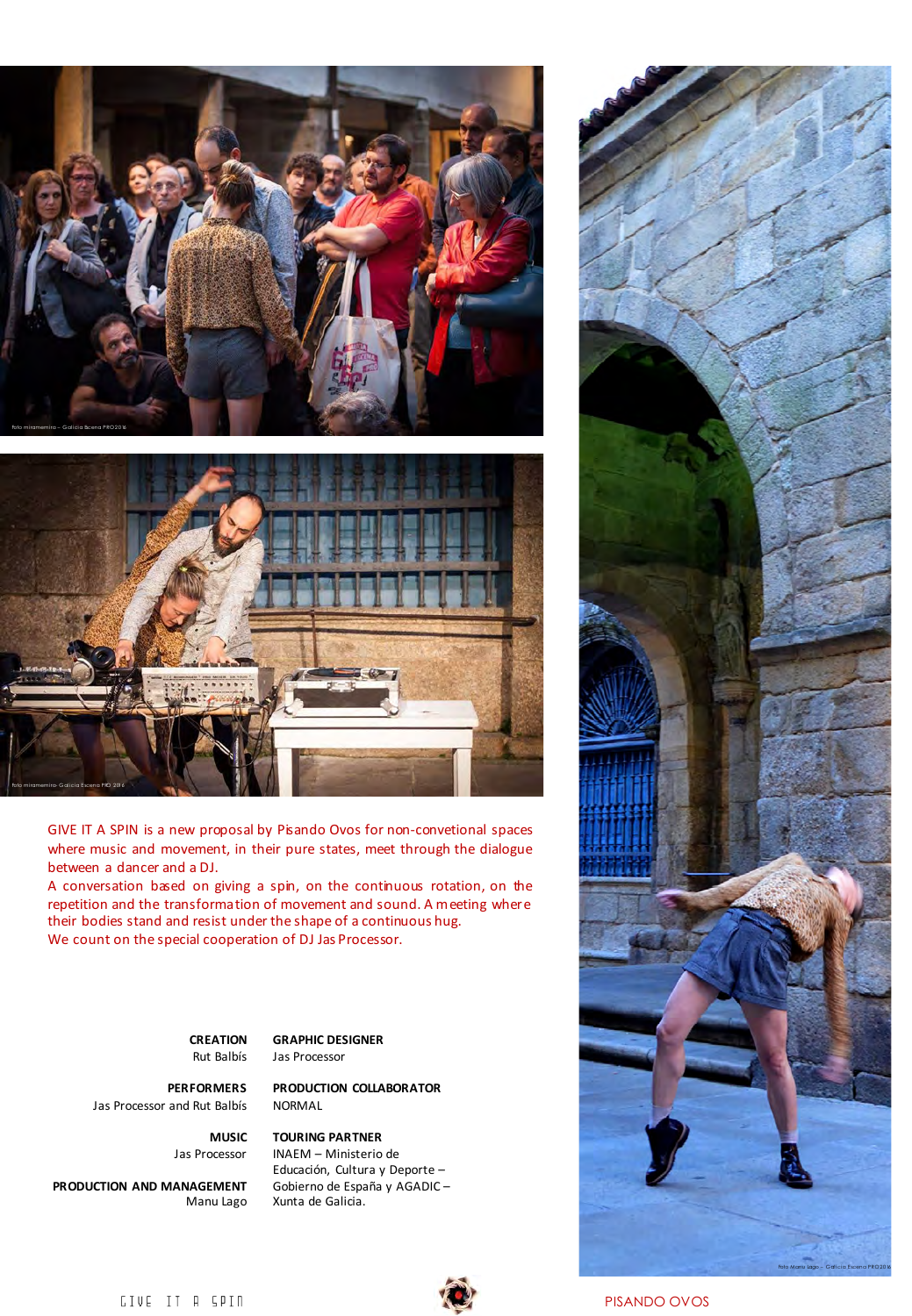

Performance released the 13th of October 2015 during the Danza\_MOS International Festival in Centro Conde Duque, Madrid.

GIVE IT A SPIN is a dance performance with an optional one-hour session by DJ Jas Processor.







## **PISANDO OVOS**

Contemporary dance Company from 2004, resident of Ensalle Theatre from Vigo and directed by Rut Balbís.

The base of its projectsis the search for its own artístic language working with the body and the movement through the contemporary creation, reflected in the use of images and slow times.

Pisando Ovos has created 7 dance pieces to participate in the autonomous and national theatres, as well in some of the most outstanding national and international dance festivals. It receives the first award in the XXI Certamen Coreográfico from Madrid in 2007 with a short part of de dance piece called "No Intre 1800".

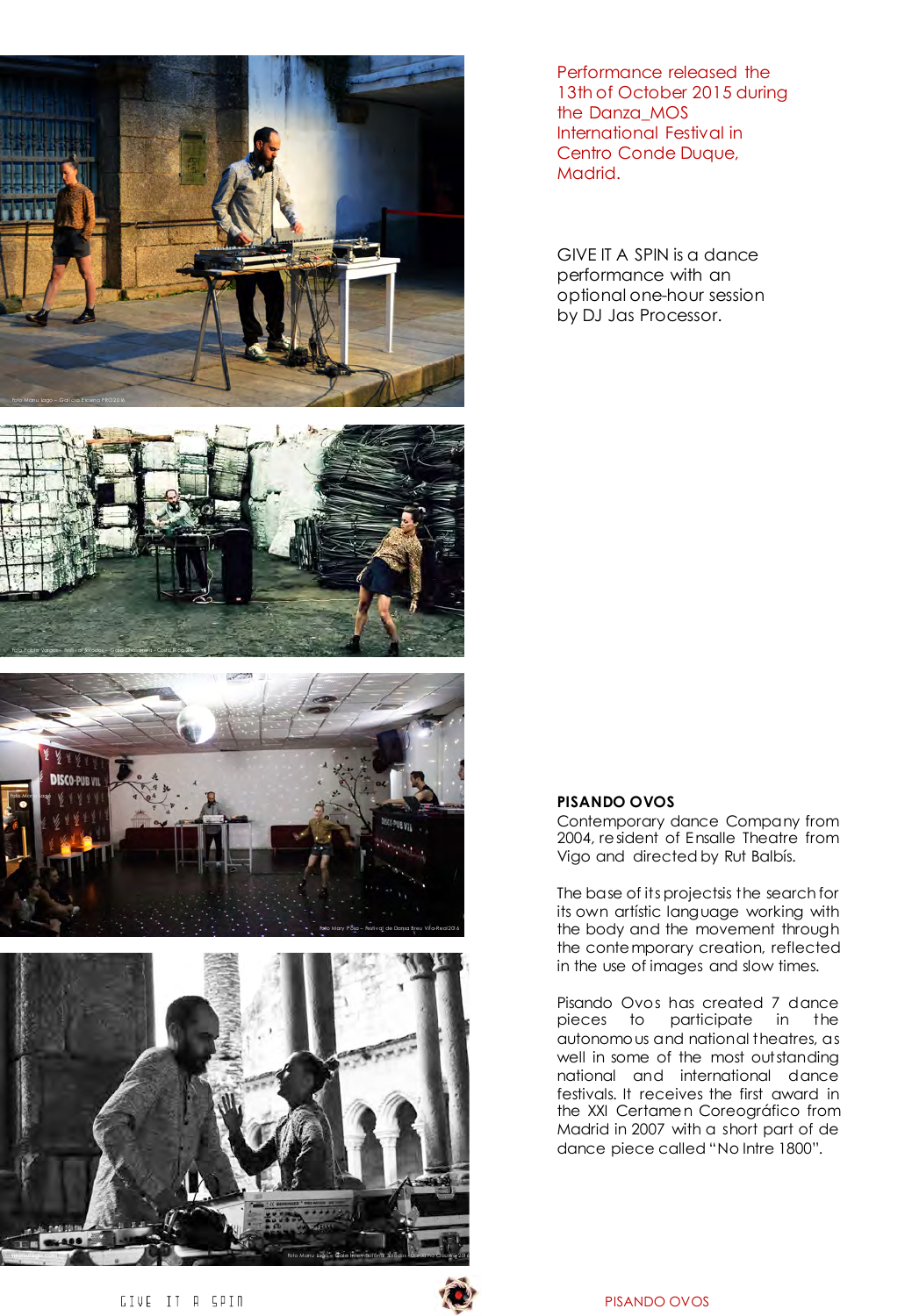





## **RUT BALBÍS**

Choreographer, performer and Contemporary dance teacher with a degree in "C.C. de la Actividad Física y del Deporte".

She also studied "Once Year Certificate" in Contemporary Dance in The Place, London.

Nowadays, she combines Pisando Ovos with the position as a dance teacher in the Dance Room of the University of A Coruña from 2005. Moreover, she collaborates with other dance companies: Matarile Teatro, Airenoar, Licenciada Sotelo, Lipi Hernández, Traspediante, Iker Gómez, Chévere, Cristina Montero, Paula Pintos, …

She forms part of "The Hunter Lodge", collective created from the European Project "Choreoroam 2012".

## **JAS PROCESSOR**

Jas Processor, one of the most versatile DJs of the Galician Scene for over 15 years, is a hunter and a researcher of the past and contemporary dancing música tendencies. Being a restless collector, he has showed, in his sets alone and in different projects, not to leave people indifferent, making them vibrate and dance with a dynamic and vitalistic style.

One of his most interesting characteristics is his ability to "process" sound and songs creatively and the use of live Dub and remix techniques as his own language to interact with his audience and other artists.

The cultural reality he live in and his knowledge have led him to promote and cooperate in different projects such as "República Disco Apocalipso", "Soundiggers and Soundkilla Crew". It has to be emphasized his collaboration in "Os Atardeceres do Gaiás", Curtocircuito", "Festival 58", "Carballo Interplay", "Foundation Reggae Fetsival", "Vibra Balboa", "Reperkusion" and clubs such as "Le Club", "El 14!", "Patachim", "La Huelga", "Jaranaclub" and "Puticlú" among others.

GIVE IT A SPIN PISANDO OVOS